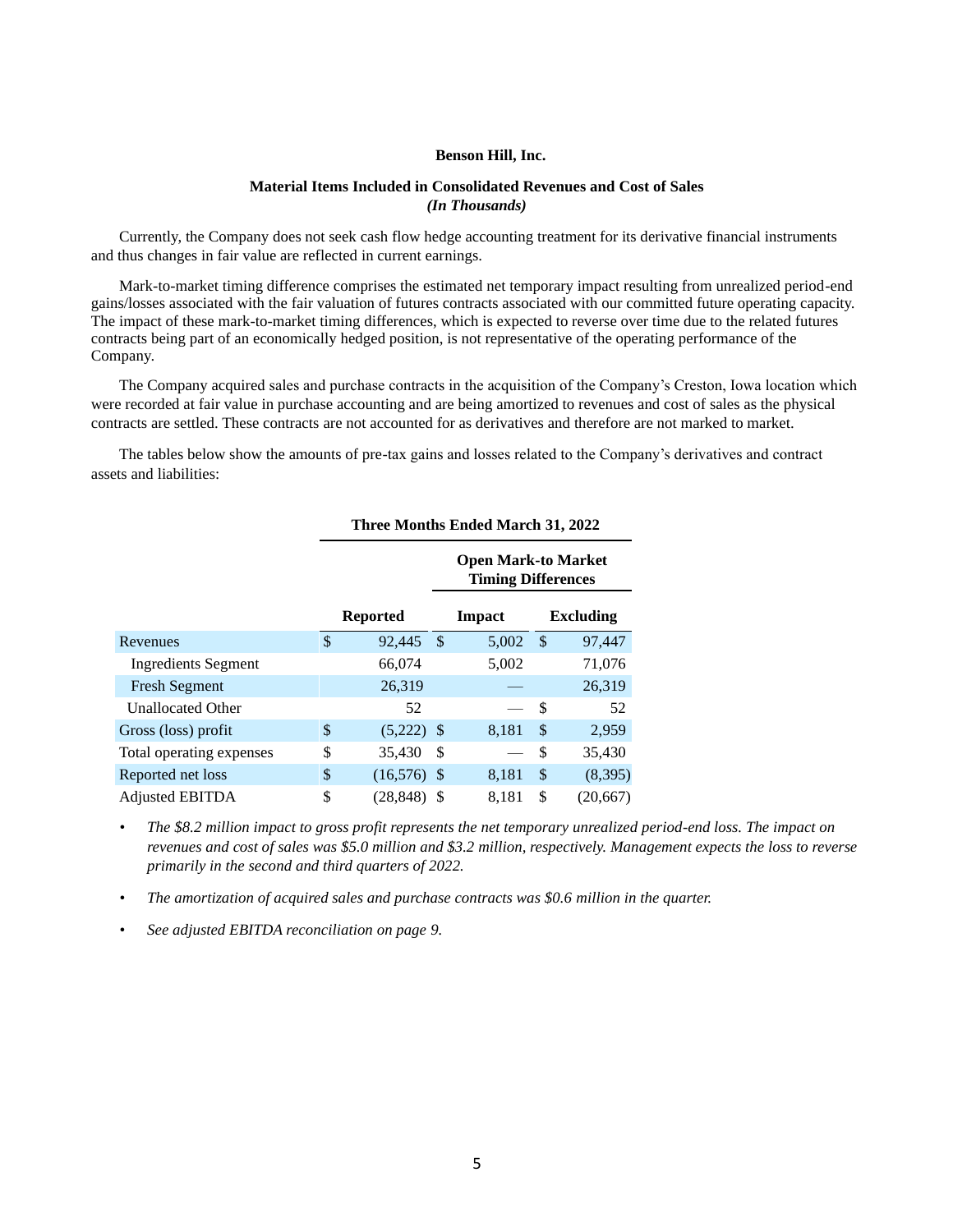### **Benson Hill, Inc. Condensed Consolidated Balance Sheets** *(In Thousands)*

|                                                                                                             | March 31,<br>2022<br>(Unaudited) |             | December 31,<br>2021 |              |
|-------------------------------------------------------------------------------------------------------------|----------------------------------|-------------|----------------------|--------------|
|                                                                                                             |                                  |             |                      |              |
| <b>Assets</b>                                                                                               |                                  |             |                      |              |
| Current assets:                                                                                             |                                  |             |                      |              |
| Cash and cash equivalents                                                                                   | $\boldsymbol{\mathsf{S}}$        | 103,977     | \$                   | 78,963       |
| Marketable securities                                                                                       |                                  | 105,934     |                      | 103,689      |
| Accounts receivable, net                                                                                    |                                  | 34,818      |                      | 31,729       |
| Inventories, net                                                                                            |                                  | 54,700      |                      | 48,724       |
| Prepaid expenses and other current assets                                                                   |                                  | 20,687      |                      | 20,253       |
| Total current assets                                                                                        |                                  | 320,116     |                      | 283,358      |
| Property and equipment, net                                                                                 |                                  | 126,696     |                      | 126,885      |
| Right of use asset, net                                                                                     |                                  | 74,521      |                      | 77,452       |
| Goodwill and intangible assets, net                                                                         |                                  | 43,181      |                      | 42,664       |
| Other assets                                                                                                |                                  | 4,514       |                      | 4,538        |
| <b>Total assets</b>                                                                                         | $\boldsymbol{\mathsf{S}}$        | 569,028     | \$                   | 534,897      |
|                                                                                                             |                                  |             |                      |              |
|                                                                                                             |                                  | March 31,   |                      | December 31, |
|                                                                                                             |                                  | 2022        |                      | 2021         |
|                                                                                                             |                                  | (Unaudited) |                      |              |
| Liabilities and stockholders' equity                                                                        |                                  |             |                      |              |
| Current liabilities:                                                                                        |                                  |             |                      |              |
| Accounts payable                                                                                            | \$                               | 31,171      | \$                   | 35,508       |
| Revolving line of credit                                                                                    |                                  | 1,857       |                      | 47           |
| Current lease liability                                                                                     |                                  | 2,490       |                      | 2,422        |
| Current maturities of long-term debt                                                                        |                                  | 14,178      |                      | 6,934        |
| Accrued expenses and other current liabilities                                                              |                                  | 21,484      |                      | 26,771       |
| Total current liabilities                                                                                   |                                  | 71,180      |                      | 71,682       |
| Long-term debt                                                                                              |                                  | 75,696      |                      | 77,170       |
| Long-term lease liability                                                                                   |                                  | 78,357      |                      | 79,154       |
| Warrant liabilities                                                                                         |                                  | 36,809      |                      | 46,051       |
| Conversion option liability                                                                                 |                                  | 12,888      |                      | 8,783        |
| Deferred tax liabilities                                                                                    |                                  | 287         |                      | 294          |
| Other non-current liabilities                                                                               |                                  | 317         |                      | 316          |
| <b>Total liabilities</b>                                                                                    |                                  | 275,534     |                      | 283,450      |
| Stockholders' equity:                                                                                       |                                  |             |                      |              |
| Redeemable convertible preferred stock, \$0.0001 par value; 1,000 and 1,000                                 |                                  |             |                      |              |
| shares authorized, 0 shares issued and outstanding as of March 31, 2022 and                                 |                                  |             |                      |              |
| December 31, 2021, respectively<br>Common stock, \$0.0001 par value, 440,000 and 440,000 shares authorized, |                                  |             |                      |              |
| 205,069 and 178,089 shares issued and outstanding as of March 31, 2022 and                                  |                                  |             |                      |              |
| December 31, 2021, respectively                                                                             |                                  | 21          |                      | 18           |
| Additional paid-in capital                                                                                  |                                  | 594,345     |                      | 533,101      |
| Accumulated deficit                                                                                         |                                  | (297, 145)  |                      | (280, 569)   |
| Accumulated other comprehensive loss                                                                        |                                  | (3,727)     |                      | (1,103)      |
| Total stockholders' equity                                                                                  |                                  | 293,494     |                      | 251,447      |
| Total liabilities and stockholders' equity                                                                  | $\sqrt$                          | 569,028     | $\$\,$               | 534,897      |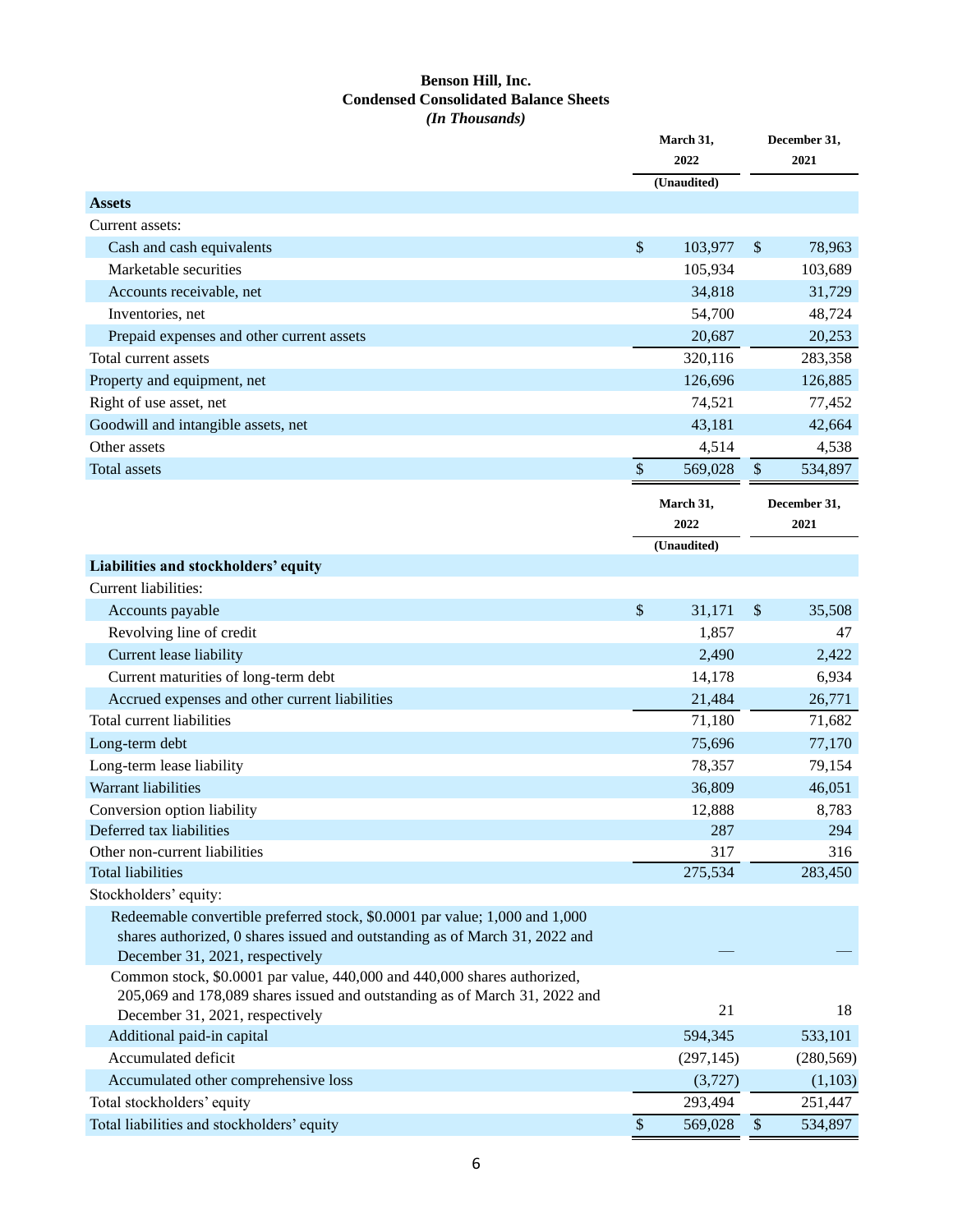# **Benson Hill, Inc. Condensed Consolidated Statements of Operations (Unaudited)** *(In Thousands, Except Per Share Information)*

|                                                       | <b>Three Months</b><br><b>Ended March 31.</b> |               |           |
|-------------------------------------------------------|-----------------------------------------------|---------------|-----------|
|                                                       | 2022                                          |               | 2021      |
| Revenues                                              | \$<br>92,445                                  | $\mathcal{S}$ | 31,802    |
| Cost of sales                                         | 97,667                                        |               | 31,233    |
| Gross (loss) profit                                   | (5,222)                                       |               | 569       |
| Operating expenses:                                   |                                               |               |           |
| Research and development                              | 12,306                                        |               | 7,127     |
| Selling, general and administrative expenses          | 23,124                                        |               | 13,733    |
| Total operating expenses                              | 35,430                                        |               | 20,860    |
| Loss from operations                                  | (40,652)                                      |               | (20, 291) |
| Other (income) expense:                               |                                               |               |           |
| Interest expense, net                                 | 6,388                                         |               | 1,258     |
| Change in fair value of warrants                      | (31,741)                                      |               | 1,016     |
| Other income, net                                     | 1,316                                         |               | (218)     |
| Total other (income) expense, net                     | (24,037)                                      |               | 2,056     |
| Net loss before income tax                            | (16,615)                                      |               | (22, 347) |
| Income tax (benefit) expense                          | (39)                                          |               |           |
| Net loss                                              | \$<br>$(16,576)$ \$                           |               | (22, 347) |
| Net loss per common share:                            |                                               |               |           |
| Basic and diluted loss per common share               | \$<br>$(0.10)$ \$                             |               | (0.21)    |
| Weighted average shares outstanding:                  |                                               |               |           |
| Basic and diluted weighted average shares outstanding | 160,711                                       |               | 108,757   |

## **Benson Hill, Inc. Condensed Consolidated Statements of Comprehensive Loss (Unaudited) (***In Thousands)*

|                                                          |     | <b>Three Months</b><br><b>Ended March 31,</b> |           |  |
|----------------------------------------------------------|-----|-----------------------------------------------|-----------|--|
|                                                          |     | 2022                                          | 2021      |  |
| Net loss                                                 | \$. | $(16,576)$ \$                                 | (22, 347) |  |
| Foreign currency:                                        |     |                                               |           |  |
| Comprehensive loss                                       |     | (65)                                          | (71)      |  |
|                                                          |     | (65)                                          | (71)      |  |
| Marketable securities:                                   |     |                                               |           |  |
| Comprehensive loss                                       |     | (3,766)                                       | (87)      |  |
| Adjustments for net income (losses) realized in net loss |     | 1,207                                         | (47)      |  |
|                                                          |     | (2,559)                                       | (134)     |  |
| Total other comprehensive loss                           |     | (2,624)                                       | (205)     |  |
| Total comprehensive loss                                 | S   | $(19,200)$ \$                                 | (22, 552) |  |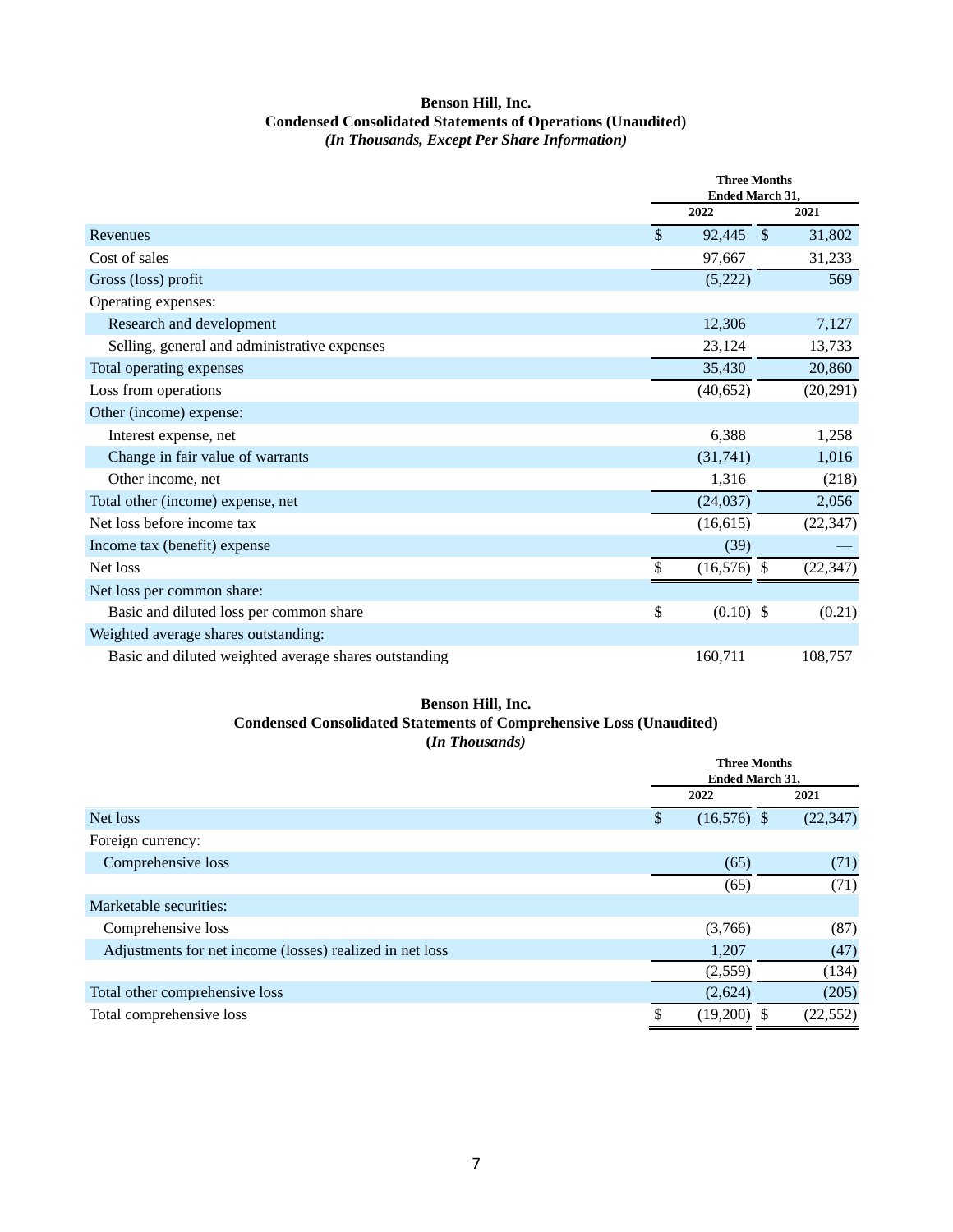# **Benson Hill, Inc. Condensed Consolidated Statements of Cash Flows (Unaudited)** *(In Thousands)*

|                                                                                                                        | Three Months Ended March 31, |               |         |           |
|------------------------------------------------------------------------------------------------------------------------|------------------------------|---------------|---------|-----------|
|                                                                                                                        |                              | 2022          |         | 2021      |
| <b>Operating activities</b>                                                                                            |                              |               |         |           |
| Net loss                                                                                                               | \$                           | $(16,576)$ \$ |         | (22, 347) |
| Adjustments to reconcile net loss to net cash used in operating activities:                                            |                              |               |         |           |
| Depreciation and amortization                                                                                          |                              | 5,404         |         | 2,591     |
| Stock-based compensation expense                                                                                       |                              | 5,683         |         | 647       |
| Bad debt expense                                                                                                       |                              | 156           |         |           |
| Change in fair value of warrants and conversion option                                                                 |                              | (31,741)      |         | 1,016     |
| Accretion and amortization related to financing activities                                                             |                              | 2,907         |         | 344       |
| Other                                                                                                                  |                              | 4,026         |         | 81        |
| Changes in operating assets and liabilities:                                                                           |                              |               |         |           |
| Accounts receivable                                                                                                    |                              | (3,245)       |         | (3,980)   |
| Inventories                                                                                                            |                              | (5,054)       |         | (2,508)   |
| Prepaid expenses and other current assets                                                                              |                              | (540)         |         | (4,231)   |
| Accounts payable                                                                                                       |                              | (7, 540)      |         | 641       |
| Accrued expenses                                                                                                       |                              | (6,672)       |         | 203       |
| Net cash used in operating activities                                                                                  |                              | (53, 192)     |         | (27, 543) |
| <b>Investing activities</b>                                                                                            |                              |               |         |           |
| Purchases of marketable securities                                                                                     |                              | (84,991)      |         | (34,666)  |
| Proceeds from maturities of marketable securities                                                                      |                              | 4,575         |         | 1,755     |
| Proceeds from sales of marketable securities                                                                           |                              | 73,196        |         | 76,064    |
| Payments for acquisitions of property and equipment                                                                    |                              | (3,360)       |         | (13,713)  |
| Payment made in connection with business acquisitions                                                                  |                              | (1,034)       |         |           |
| Net cash (used in) provided by investing activities                                                                    |                              | (11,614)      |         | 29,440    |
| <b>Financing activities</b>                                                                                            |                              |               |         |           |
| Principal payments on debt                                                                                             |                              | (1,316)       |         | (618)     |
| Proceeds from issuance of debt                                                                                         |                              | 4,078         |         |           |
| Borrowing under revolving line of credit                                                                               |                              | 5,726         |         | 6,676     |
| Repayments under revolving line of credit                                                                              |                              | (3,916)       |         | (2,352)   |
| Repayments of financing lease obligations                                                                              |                              | (290)         |         | (85)      |
| Payment of deferred offering costs                                                                                     |                              |               |         | (408)     |
| Contributions from PIPE Investment, net of transaction costs of \$18                                                   |                              | 84,967        |         |           |
| Proceeds from the exercise of stock options and warrants                                                               |                              | 636           |         | 52        |
| Net cash provided by financing activities                                                                              |                              | 89.885        |         | 3,265     |
| Effect of exchange rate changes on cash                                                                                |                              | (65)          |         | (71)      |
| Net increase in cash and cash equivalents                                                                              |                              | 25,014        |         | 5,091     |
| Cash and cash equivalents, beginning of period                                                                         |                              | 78,963        |         | 9,743     |
| Cash and cash equivalents, end of period                                                                               | $\$\,$                       | 103,977 \$    |         | 14,834    |
|                                                                                                                        |                              |               |         |           |
|                                                                                                                        |                              |               |         |           |
| Supplemental disclosure of cash flow information                                                                       |                              |               |         |           |
| Cash paid for taxes                                                                                                    | \$                           |               | \$      |           |
| Cash paid for interest                                                                                                 | \$                           | $2,473$ \$    |         | 1,488     |
| Supplemental disclosure of non-cash activities                                                                         |                              |               |         |           |
| PIPE Investment issuance costs included in accrued expenses and other current liabilities                              | \$                           | 4,143         | $\sqrt$ |           |
| Purchases of property and equipment included in accounts payable and accrued expenses and other<br>current liabilities | \$                           | 3,104         | \$      | 802       |
| Purchases of inventory included in accounts payable and accrued expenses and other current<br>liabilities              | $\$$                         | 2,776         | \$      |           |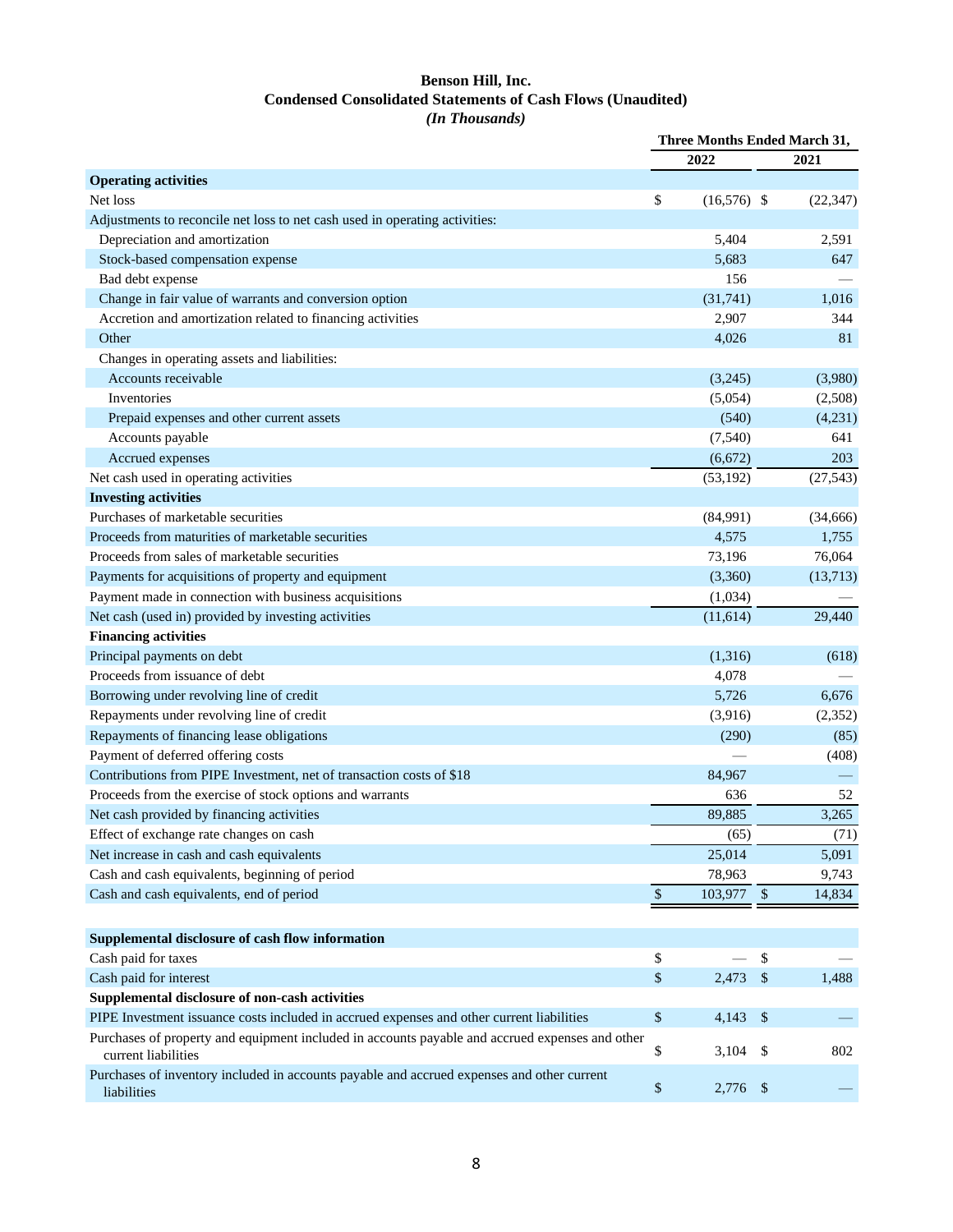## **Benson Hill, Inc. Supplemental Schedules - Segment Information and Non-GAAP Reconciliation** *(Dollar Amounts in Thousands)*

The Company defines and calculates adjusted EBITDA as consolidated net loss before net interest expense, income tax provision, and depreciation and amortization, further adjusted to exclude stock-based compensation, and the impact of significant non-recurring items.

| Three Months Ended March 31, 2022 | Revenue     | <b>Adjusted</b><br><b>EBITDA</b> |
|-----------------------------------|-------------|----------------------------------|
| Ingredients                       | 66,074      | (14, 783)                        |
| Fresh                             | 26,319      | 2,228                            |
| Unallocated and other             | 52          | (16,293)                         |
| Total segment results             | 92.445<br>S | (28, 848)                        |

*Adjustments to reconcile consolidated net loss to Adjusted EBITDA:*

| Consolidated net loss                                                 | \$<br>(16, 576) |
|-----------------------------------------------------------------------|-----------------|
| Interest expense, net                                                 | 6,388           |
| Income tax expense (benefit)                                          | (39)            |
| Depreciation and amortization                                         | 5,404           |
| Stock-based compensation                                              | 5,683           |
| Change in fair value of warrants and conversion option                | (31, 741)       |
| Other nonrecurring costs, including acquisition and integration costs | 18              |
| Non-recurring SOX readiness costs                                     | 212             |
| <b>PIPE</b> Investment transaction costs                              | 705             |
| Severance expense                                                     | 165             |
| Fresh segment restructuring expense                                   | 933             |
| <b>Total Adjusted EBITDA</b>                                          | (28, 848)       |

| Three Months Ended March 31, 2021 | Revenue     | <b>Adjusted</b><br><b>EBITDA</b> |
|-----------------------------------|-------------|----------------------------------|
| Ingredients                       | $14,195$ \$ | (6,788)                          |
| Fresh                             | 17.564      | (337)                            |
| Unallocated and other             | 43          | (7, 722)                         |
| Total segment results             | 31,802      | (14, 847)                        |

*Adjustments to reconcile consolidated net loss to Adjusted EBITDA:*

| Consolidated net loss                                  | \$<br>(22, 347) |
|--------------------------------------------------------|-----------------|
| Interest expense, net                                  | 1,258           |
| Income tax (expense) benefit                           |                 |
| Depreciation and amortization                          | 2,591           |
| Stock-based compensation                               | 647             |
| Change in fair value of warrants                       | 1,016           |
| Other non-recurring costs, including acquisition costs | (218)           |
| Non-recurring public company readiness costs           | \$<br>2,206     |
| <b>Total Adjusted EBITDA</b>                           | (14, 847)       |